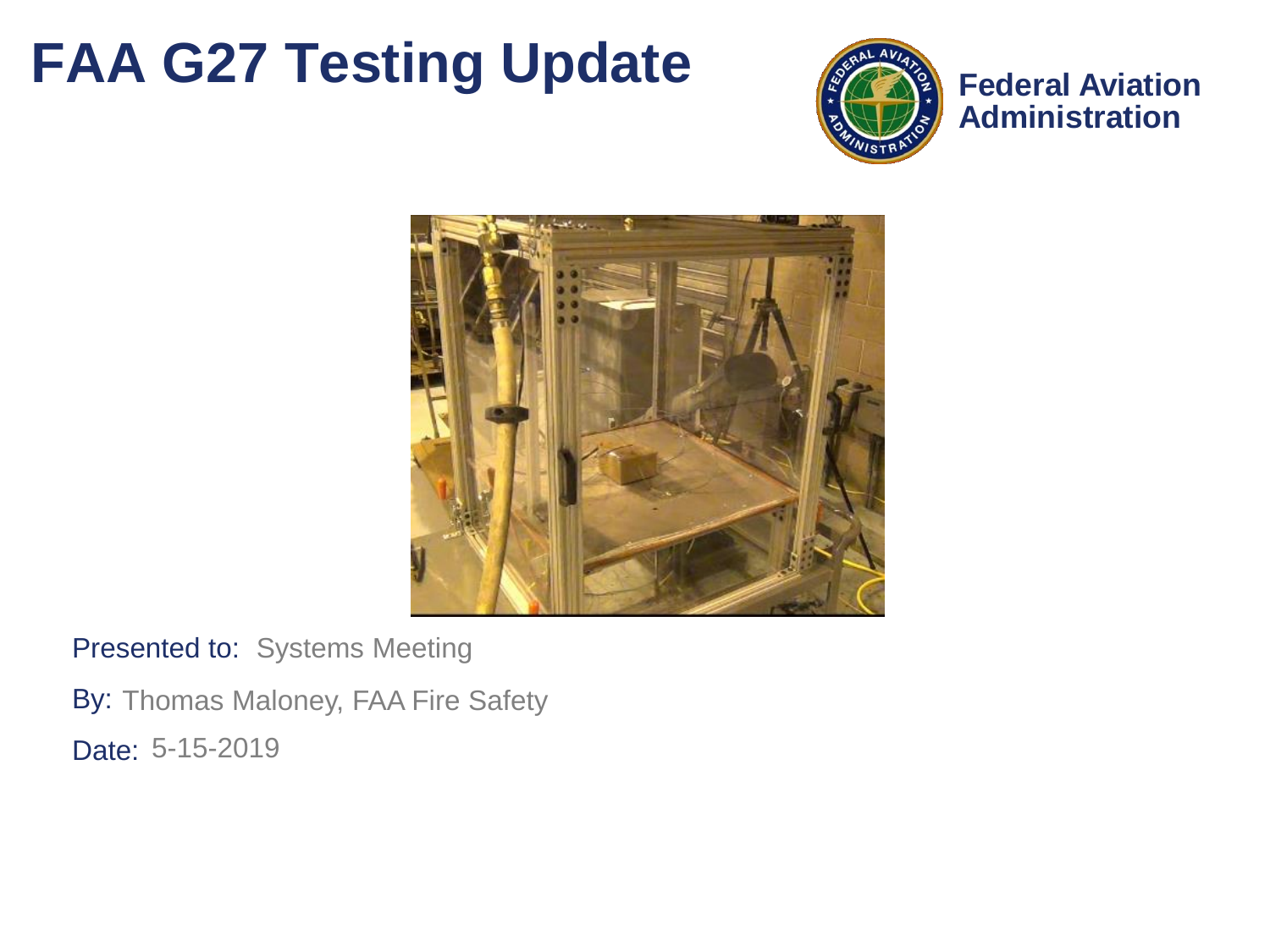# **Background**

- The FAA is performing tests in support of the development of an SAE battery packaging standard.
- The tests involve a  $3m<sup>3</sup>$  chamber with various criteria that the battery package must meet within the chamber.
- To ensure repeatability, it is the intent of test labs to compare our chambers.

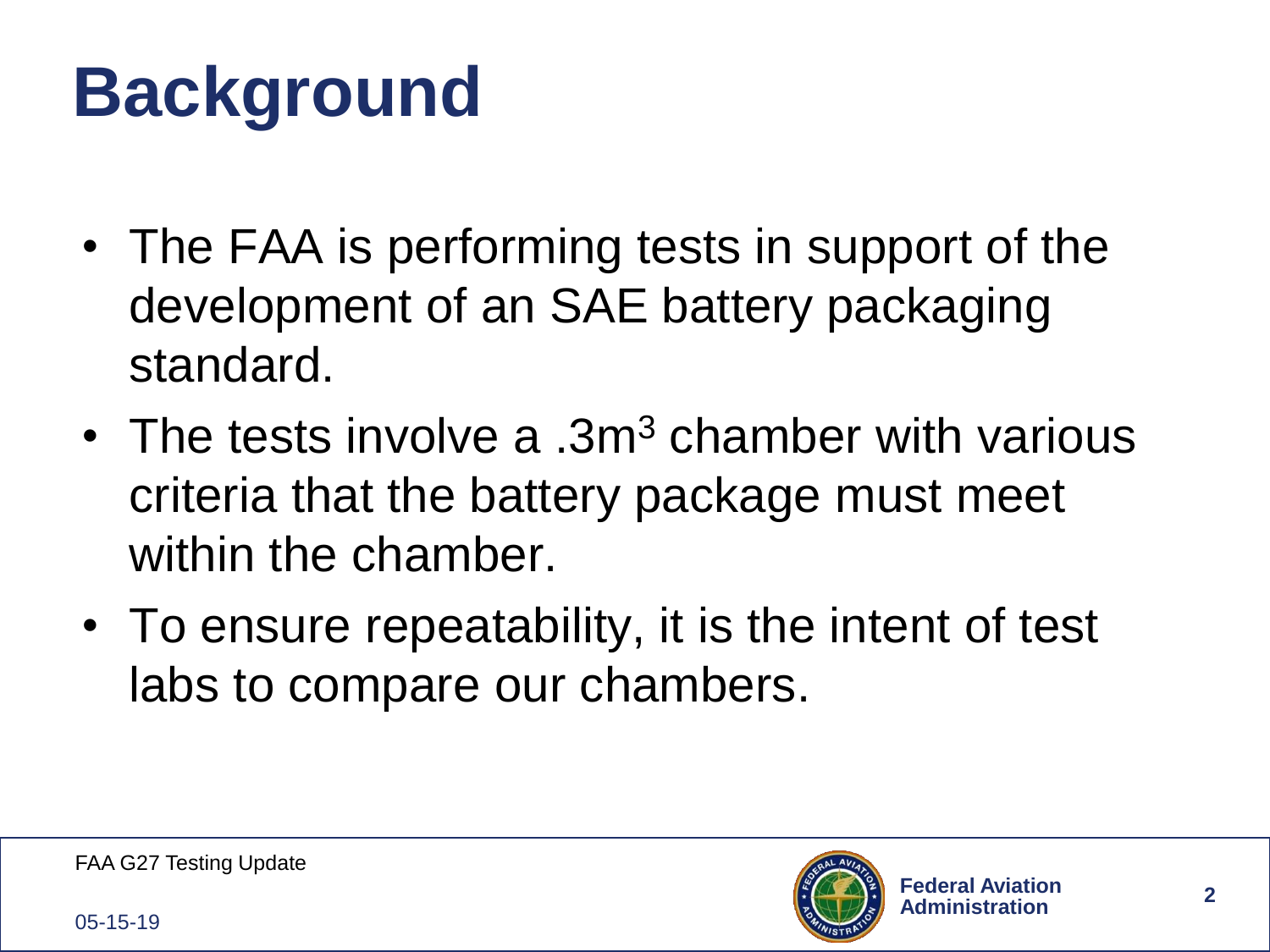# **Introduction**

- **A subgroup was formed from the main G-27 committee to perform round robins and look at necessary chamber requirements.**
	- Chamber leak rate determination
	- Mixing fan requirements
	- Spark igniter requirements
	- $-$  etc.
- **Currently, the FAA chamber has a leak rate of 1 hour determined by a gas decay profile.**
- **Our first task was to look at alternate methods of determining the maximum leak rate.**

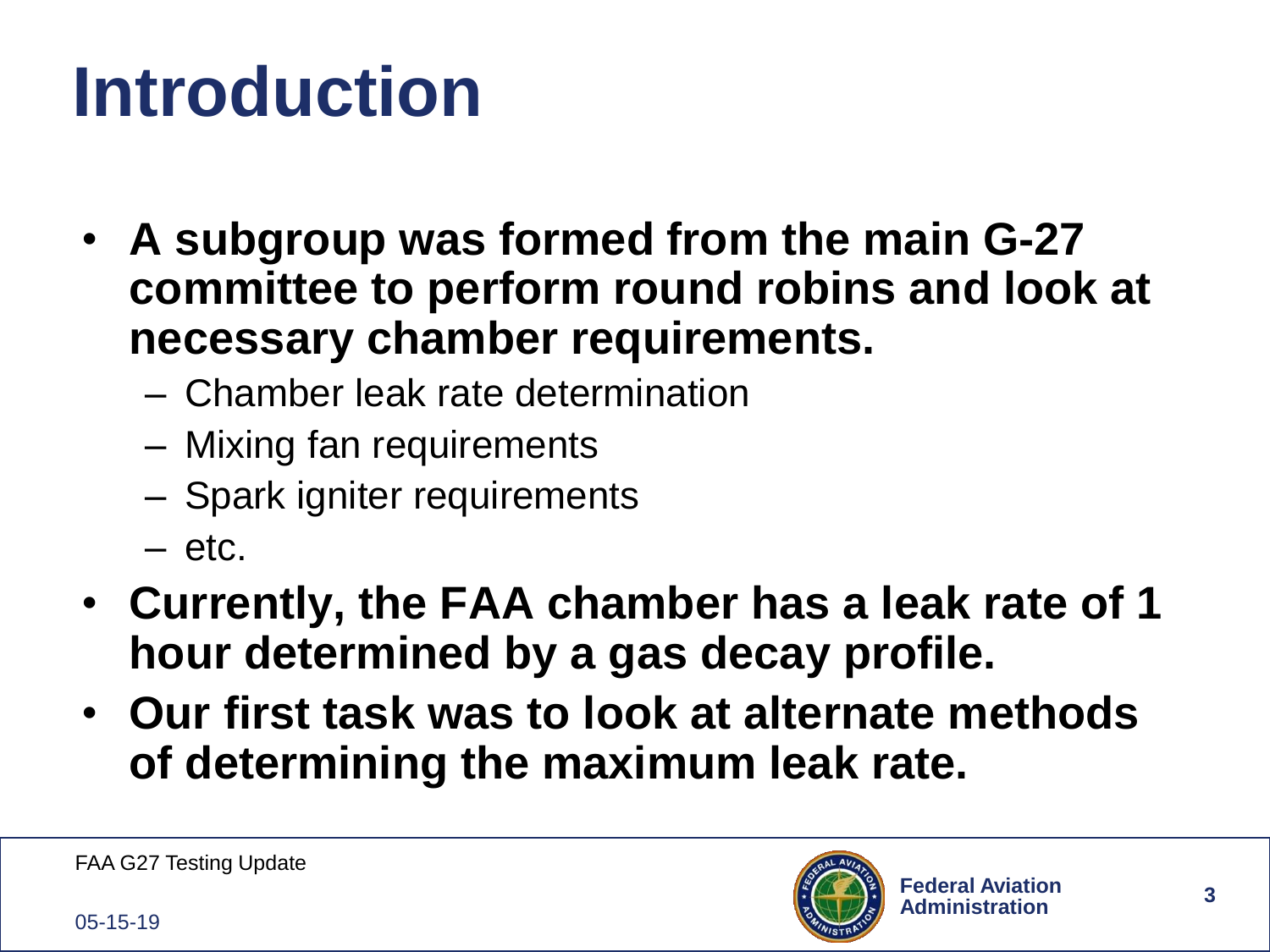# **Introduction**

- **Within the group it was agreed** 
	- gas decay method most represented actual test conditions since most of the time the chamber isn't under pressure

– pressure/airflow method was easier to perform since it requires minimal time.



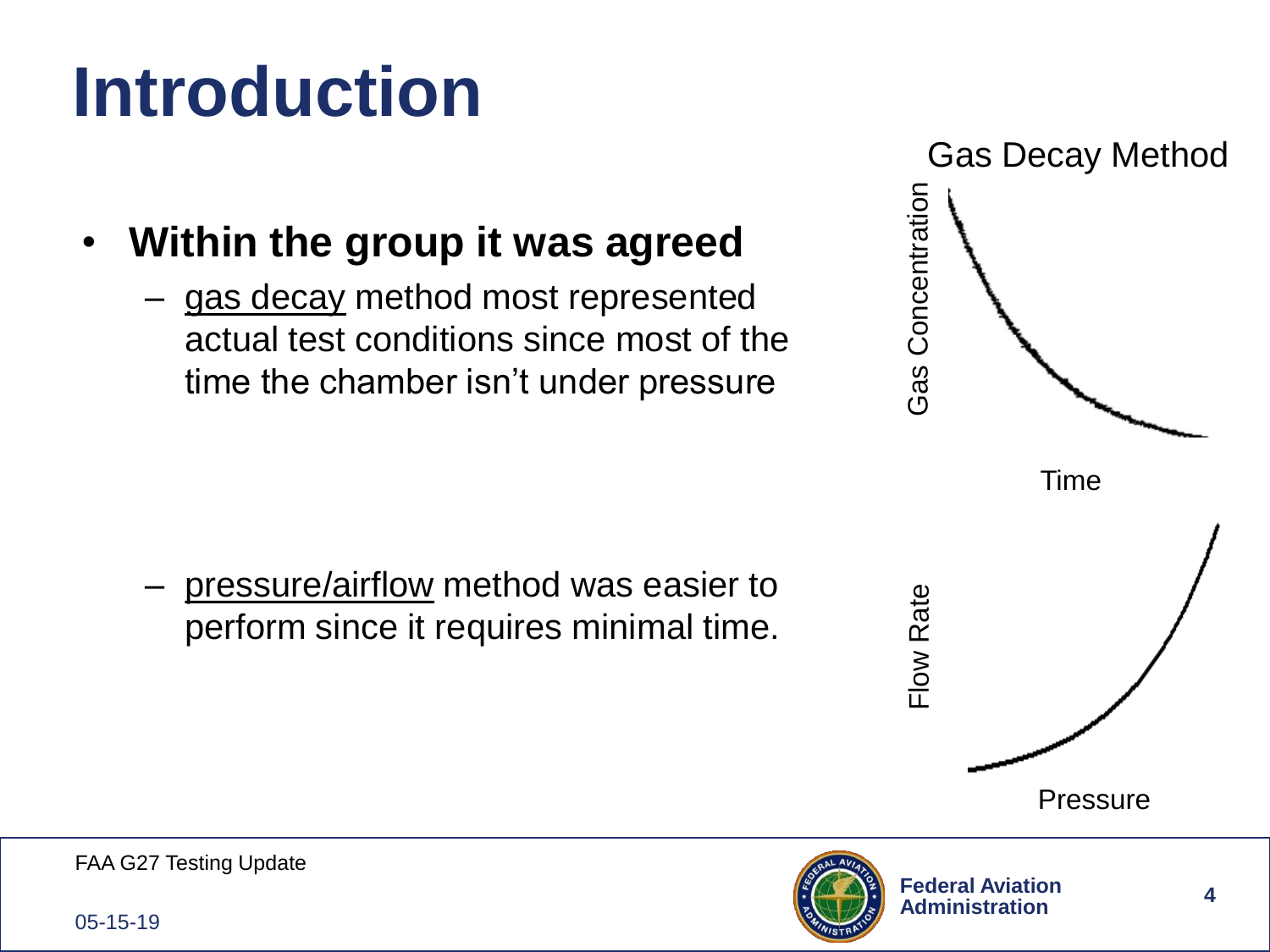# **Introduction**

- **Is the pressure rise in the pressure/airflow method low enough that it doesn't affect the chamber and therefore affect the perceived leak rate?**
- **For example: a pressurized chamber could cause leaks to grow and increase the leak rate.**
- **Tests will be performed with both methods with all test labs to determine the correlation between both methods.**

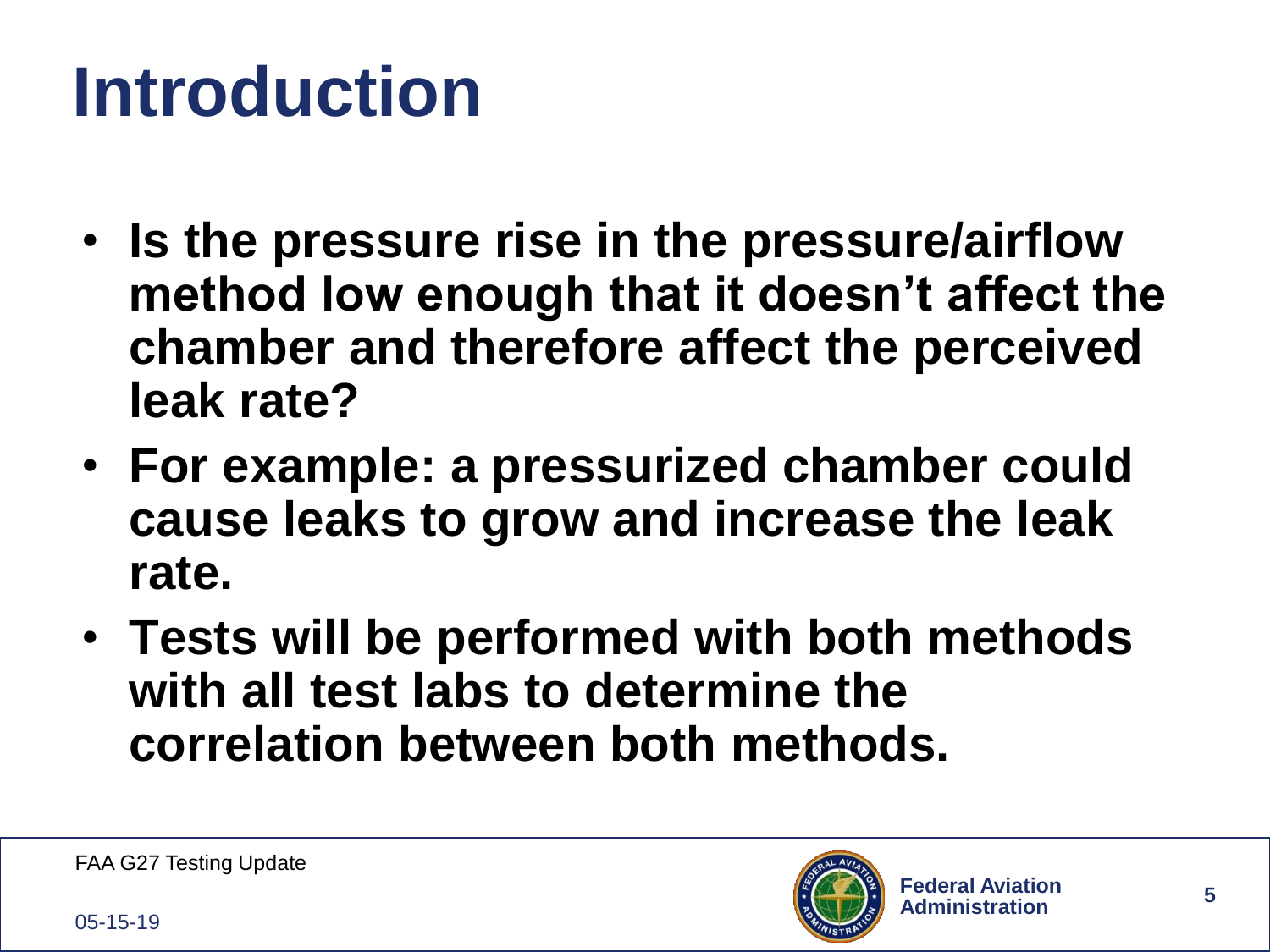# **Setup – gas decay**







Gas analyzer  $CO<sub>2</sub>$  source

- **Chamber**
- $CO<sub>2</sub>$  was sprayed into the chamber
- Time was given for temperature to equalize
- The decay of  $CO<sub>2</sub>$  concentration was recorded and used to determine exchange rate.



05-15-19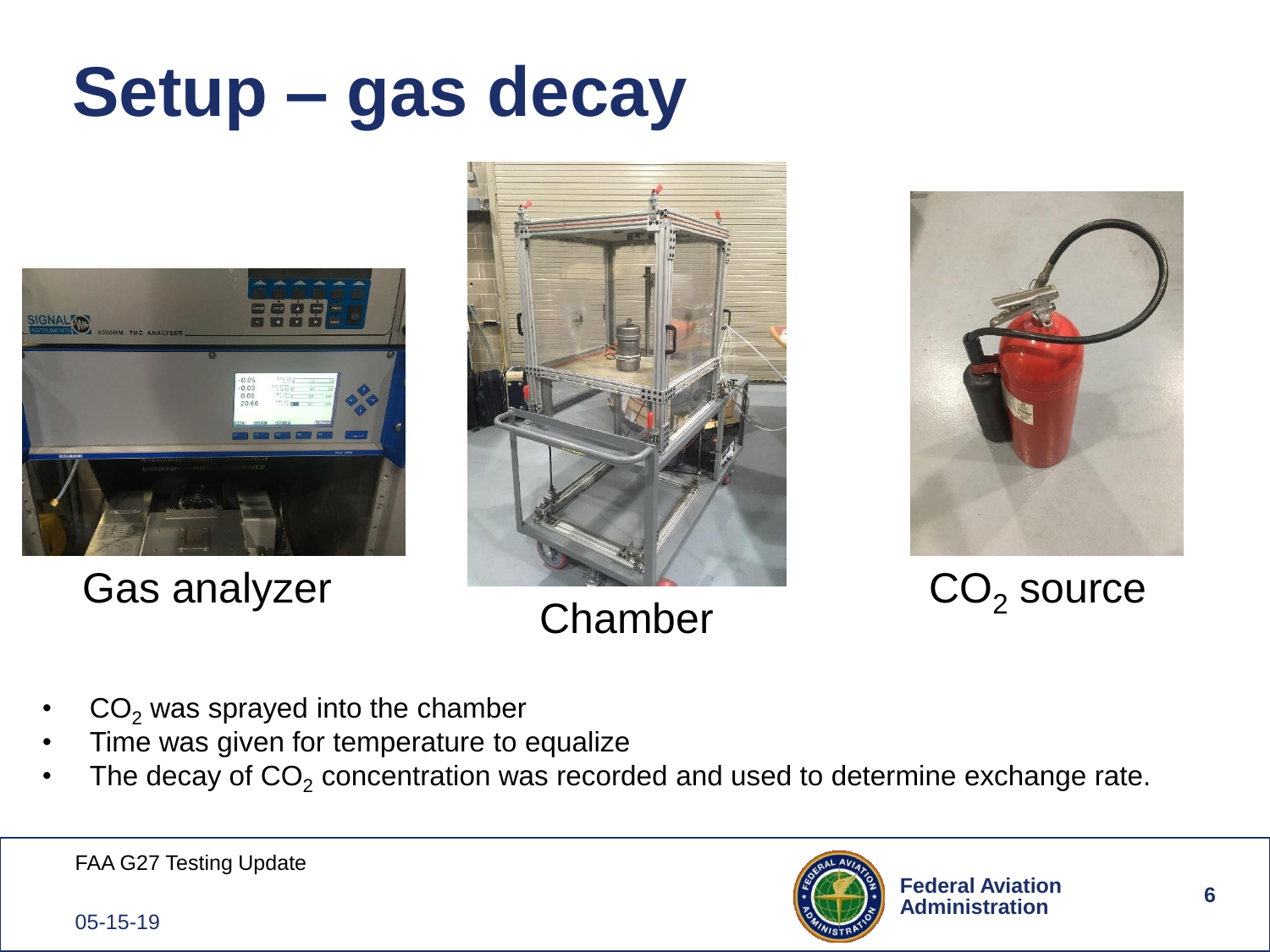# **Setup – pressure/airflow**







Flow Meter Chamber Pressure Transducer

- Air line was attached in series to a flow meter and then to the chamber
- Pressure transducer was ported to the chamber.
- Flow through the flow meter was gradually increased and the corresponding pressure was recorded.

FAA G27 Testing Update



05-15-19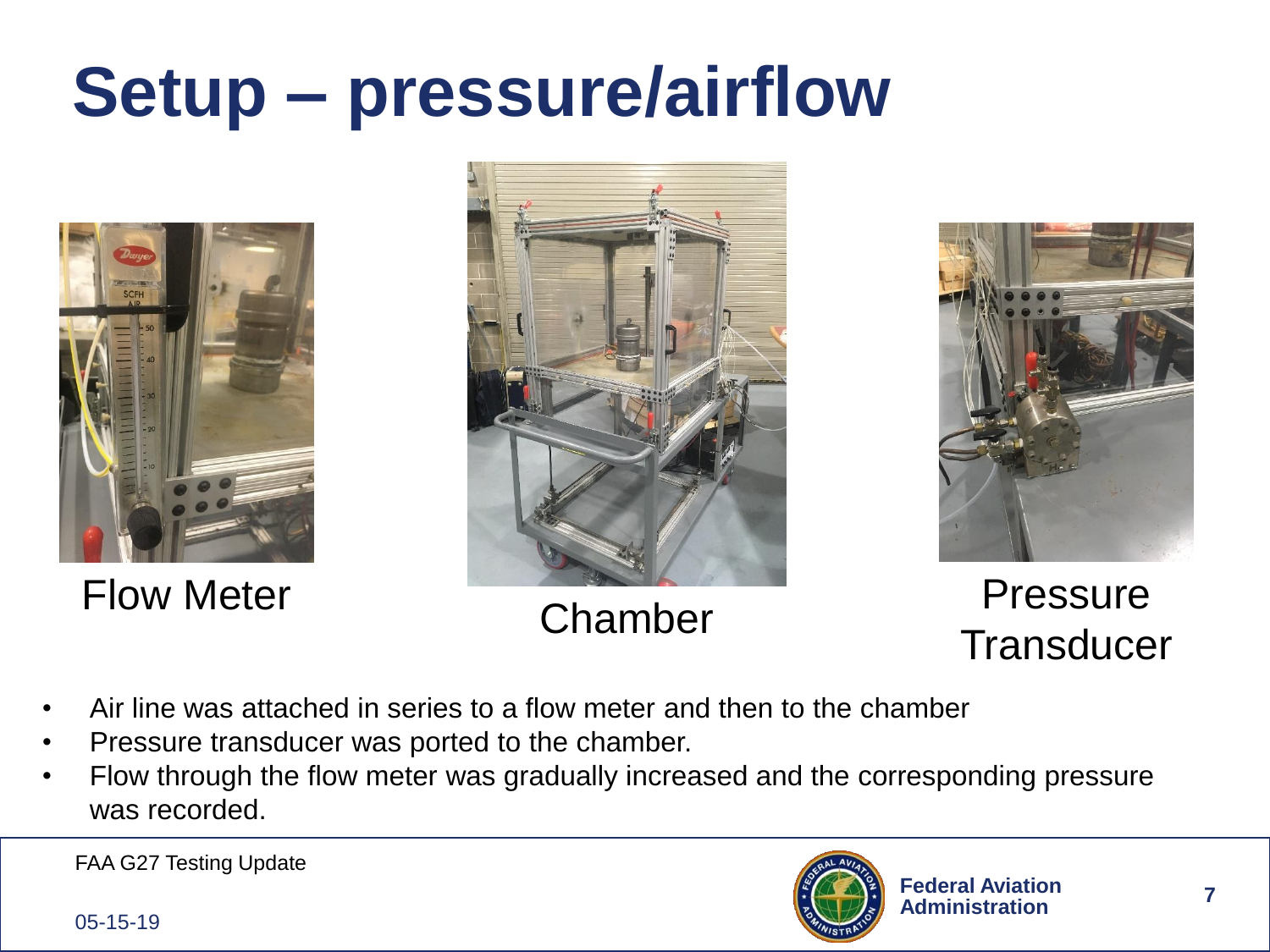## **Results**



### Gas decay method Pressure & Airflow method



05-15-19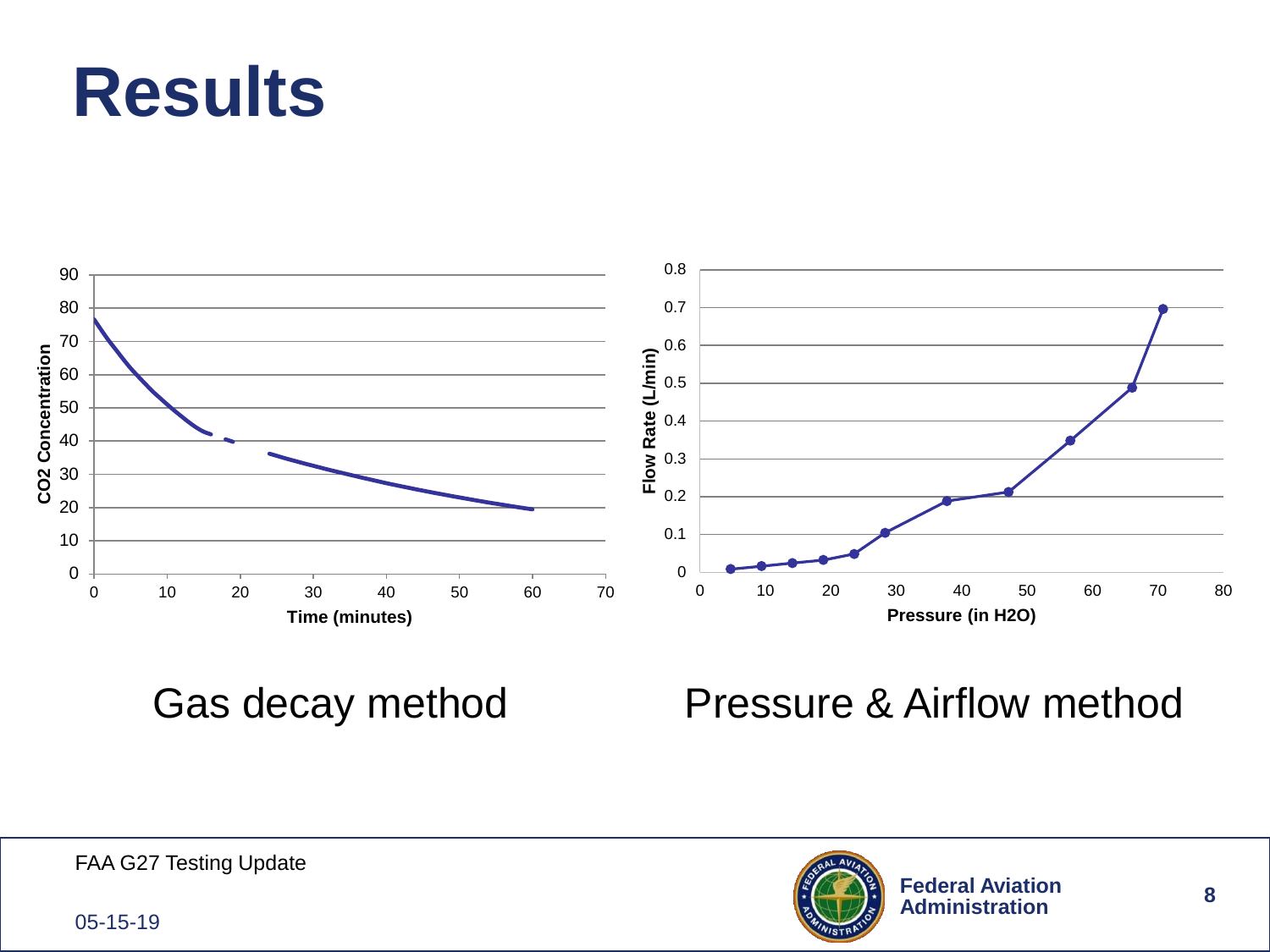# **Summary**

- **At first glance, the pressure/airflow method seems promising. However, validation is needed with other labs to verify correlation between the two methods.**
- **Waiting on other members of the group to perform tests.**
- **Once the chamber specifications are finalized the group can start round robin testing.**